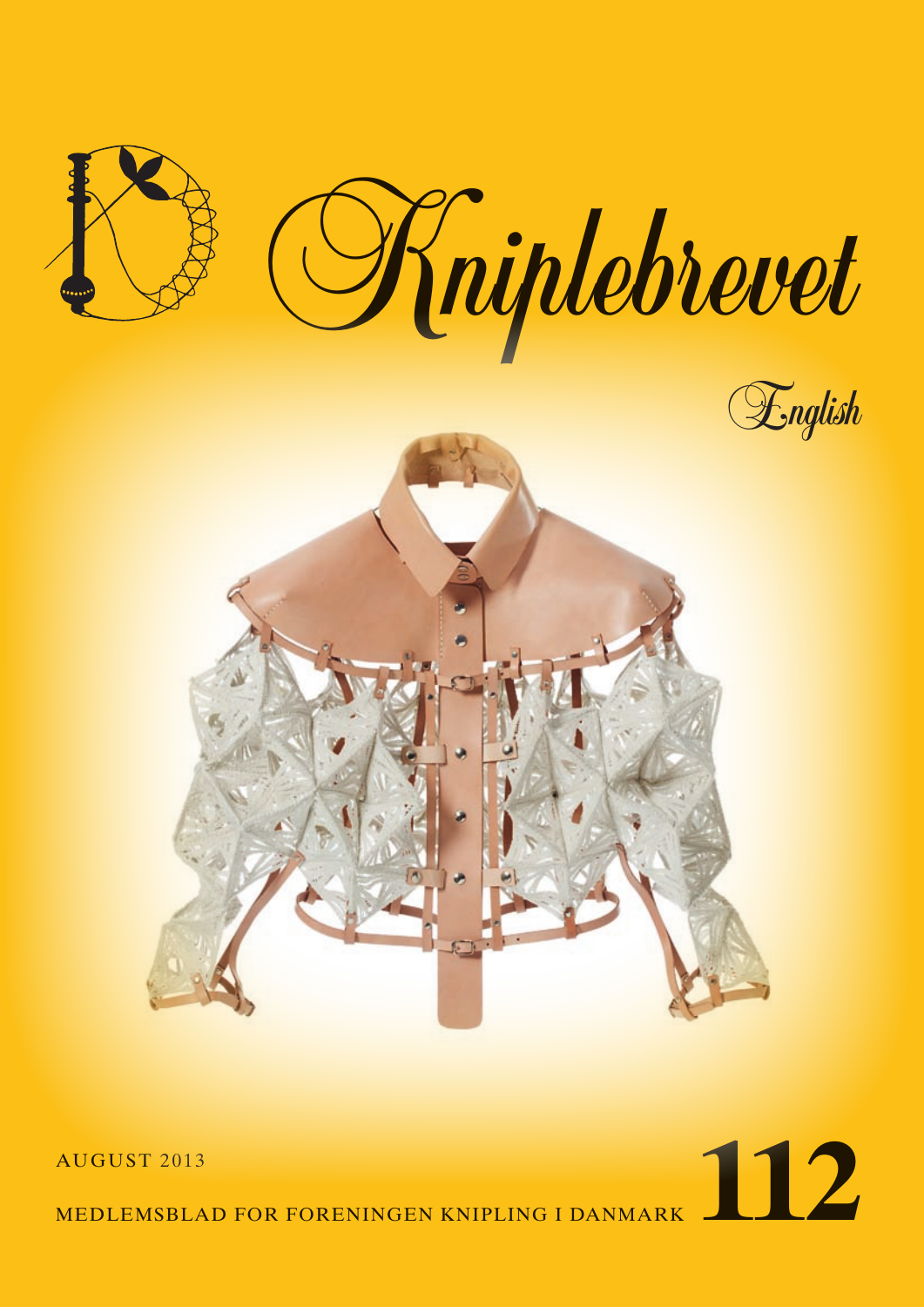## **Dear members**

Since last time there has been lace festival in Tønder. Three wonderful days with laces from all over the world and it was three days with a lot of impressions and some inspiration for the upcoming lace season. This fair was the first one for the two new members of the board and it went very well. Many Danish and foreign members came by our stand and there was a lot of pleasant conversations about lace.

At the stand we had a big jar filled with bobbins in all sizes. If you could guess the number of bobbins in the jar, the prize was our new book by Inge Wind Skovgaard: Tønder lace - a theme with variations. Every guess cost kr. 5,- and the money went uncut to charity for the temporary homes for overweight children. There was 74 guesses and that was in total kr. 370,-. No one guessed the right number of bobbins but the one who got nearest guessed 257 bobbins and the right number was 259. The winner of the competition is Margit Nielsen from Esbjerg in Denmark and the book is already on her way. You can read more about the book inside the magazine and it is available at our shop or at fairs. The next fair is in Viborg from 6th-8th of September.

In this magazine as well as the upcoming magazines you will be able to read about the festival. Enjoy and live or relive the days.

The board has held a well deserved summer vacation and they are now ready to get back to work. So if there is a subject you want us to work with or any other questions please write to us at: k-i-d@live.dk

The next fair we will be at is in Viborg the first weekend of September and we will be present in Slagelse at the fair the last weekend of October. The last weekend of October we will also be present in Fredericia so there will be plenty of opportunities to meet with us and have a chat about lace and the union. We hope to see many of you at our stands.

Last I will wish you all a very good lace day the 31st of August with many good experiences. In the magazine no. 111 page 30 you will find an overview of the places were the days will be held. You will also find the information at our website and the lace day is also held at our premises in Nyborg.

I wish you all a good fall with many good hours with lace and good inspiration.

## **Member nr.10, who hides behind this number? By Lone Nielsen**

A cold winter day, I started my car and headed up to Jægerspris, iot. visit Anna and Harry Olsen.

Anna and Harry are two of the many faithful members of our club. They have been members since the association was founded back in 1985, and they got the membership number 10. Anna and Harry are an elderly, married couple, who has combined their passion for bobbinlace and photography through many years in togetherness.

Arriving in Jægerspris, I was bid welcome into their cozy home, the morning coffee was served, and a lively chatting began. We talked about this and that, but a lot about their many exciting trips where bobbinlace had been the theme. These trips have been arranged by Østergård's Bustours with the guide Helene Scou.They have visited very many different countries, where they have seen, heard about and most important, taken pictures of bobbinlace. Mostly, Helene Scou was their guide. She has a big knowledge of bobbinlace at the same time as she is a wonderful story teller. Countries they have been to, are Russia, Finland, England, Sweden, Holland, France and Belgium, and to some of the countries, they have been more times. Even though the plan of the tour was laid, Helene always managed to have a surprise for them, and in spite of the planned program, she always seemed to have time

We did not only talk about bobbinlace, but also about their life, and how they met so many years ago. I could hear from Anna's dialect, that she did not come from Zealand, but from Jutland. It turned out, that Anna originated from Sønderjylland (Southern Jutland) and her grandparents was neighbors of Lorenzen's farm in Ballum. My chin dropped, my brain started rotating, and some loose threads were connected there and then! The history of Hansigne Lorenzen was refreshed, also Anna Kjems and Anne Stubbe Horn's history and how they were connected, was put into place. Wonderful to nod your head when hearing about one of the stories I knew of, the dispute between the bobbinlace makers in Tønder and the Lady Circle in Copenhagen.

Back to Anna and Harry - Anna moved as a young girl to Zealand, where she worked on a farm. Harry worked on one of the neighboring farms, and through the daughter of the farm Anna worked on, they met eachother and fell in love. They moved back to Sønderjylland for a couple of years, but longed for Zealand and moved back, where they at some point bought their own farm. Anna and Harry have 6 children together, and in spite of that, Anna had time for embroidery, dress-sewing and most of all, bobbinlace. Anna looks affectionately at Harry and praises him, because he is somebody very special. Harry has always taken his turn concerning their children,changed diapers and taken care of them, made the food, washed cloths and whatever else belongs to household chores. This is now a days a natural thing, but not way back then. Both Anna and Harry do bobbinlace, Harry not so much, but he learned it at a time of sickness. Harry had had surgery, and could not lift anything, so time was long for him. Anna found an easy pattern, and got Harry started. It went on very well, except, the spiders were teasing him. They did not want it Harry's way. Anna had to tell him what to do once more, and things were straightened out. Once the two were demonstrating bobbinlace at Frilandsmuseet. Sydsjælland's TV was visiting, and what they found most interesting, was that there was a man, and he was doing bobbinlace.That was something very unusual, so Harry, quite involuntarily, became a TV-star that day.

Landbobladet (a journal for farmers) had in 1985, on the pages for housewives, an announcement, telling about the founding of an association that would work on preserving the bobbinlace tradition in Denmark. Anna saw the announcement.This was the way they got the knowledge that the founding of "Foreningen Knipling i Danmark" was about to take shape. They did not participate in the founding General assembly, but they called the contact person iot. become members, and have been in the association ever since.

In addition to all this, Anna and Harry also make bobbins. Harry has turned some wonderful bobbins for Anna out of an old bog oak. They were very dark of colour and all in all, rather special. Harry is not the only turner, Anna also has her own lathe.

They have brought bobbinlace- pillows and bobbins from all the countries they have visited. All around in their home, there are interesting pillows, in all shapes and sizes, and not to forget, the incredibly fascinating cabinet with bobbins from all over the world, from which there are lots of good memories and stories to be told.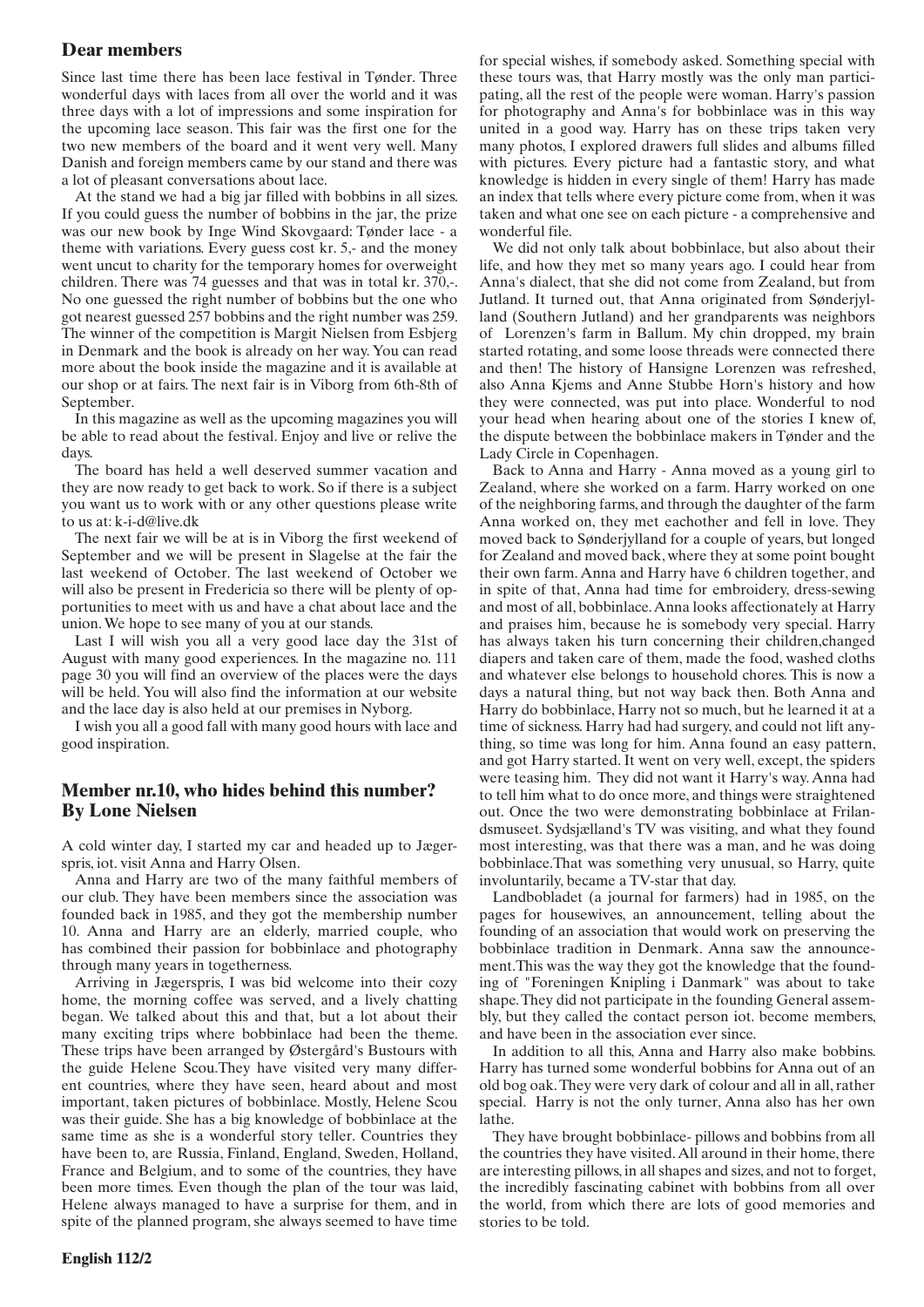After a good day with lots of talk and interesting stories, it was time to say good bye. With their fascinating voices in my ear, I turned my car homebound, with a good experience more added to my life and the joy of having met and talked with Anna and Harry - a young couple, 81 and 83 years of age.

This is a little story I brought with me home:

Copy of Familie Journalen1911:

#### *The myth of bobbinlace:*

Once upon a time, when Flanders was ruled by the House of Burgundy, there lived an orphan girl, who earned the living for herself and her three younger siblings, by spinning.

She was engaged to a young man, a mason, also poor like herself. One day, as they kneeled down by a Madonna-alter by the wayside, praying for help and blessings, they realized that the air around them was filled with cob-webs, and as they raised, a little piece of it laid down on the apron of the girl. It formed a wonderful, symmetrical pattern on the apron, and the young man saw a possibility in using this beautiful pattern for something.

They put the apron aside and copied the pattern. The young girl used fine linenthreads, and by joining them were able to make the pattern in thread. This is how the first bobbinlace came into being.

Rich ladies heard about this miracle and were eager to get hold of this fine work. It did not take long, and the young girl, earning money on this, continued to spin the thread and make the pattern, that became very famous.

The young couple married and lived happily ever after.

A good story, with a happy ending!

#### **Idrija – a city of bobbin lace**

By Maja Cimerman. Translated by Hanne Wolthers

Clop-clop-clopedi-clopedi-clop-clop – the song of the bobbins. Clip-clop – the bobbins dance between the fingers to the right, to the left and back again. The renaissance lace competition in the Slovenian city of Idrija is going top speed.

The craft of making bobbin lace has a future in Idrija thanks to the interest of the children.

Dexterity is in demand. With the speed of the wind small fingers cross the bobbins, twist them, tighten them. The pins are stuck into blue pillows. Curious bystanders, poking their heads into the class room and taking pictures. The fingers hurry on and on and dance in a wild rhythm, the children's eyes always focused on the white threads so that the threads don't tangle or break. Only twenty minutes left. Only twenty minutes, and they might be lace making champion of the state.

Laces have invaded the high school Jurij Vega in Idrija. They hang in the entrance hall, in the hallways and in the display halls. In the classrooms the children make lace, and in the sports hall the adults make lace. In the hallways visitors wait, some ladies have their pins and threads in their laps and make lace to pass the time. The lace making competition this year was the largest in history. 198 participants attempted to make the most beautiful and largest piece of lace in 45 minutes.

The enormous interest in the competition seems to be part of the lace renaissance in Idrija. Idrija is located at the southeastern end of the Alps. Once about 20% of the world's need of mercury was won here. But also the old fashioned textile has a long tradition. But never before the end of the Second World War was there such enormous interest in the beautiful threads. Lace making is no longer just a secondary trade; it has become the identity of the region. Lace making is no longer just a trade of old aunts making table runners; it has again become a fashion accessory. Lace is everywhere, in jewelry, on shoes, even in furniture.

Making lace also provides a good opportunity for enjoying convivial fellowship. Clop-clop-clopedi clop. In harmony with children's voices. Clopedi-clopedi-clop. Young heads bend over their lace pillows around the shared table. Their threads are colored to better distinguish the pins. Slowly. Very slowly under the fingers appear dogs, mice, mussels and cars made in lace. Mrs. Teacher, mrs. Teacher, how does this continue, they cry out. Lace making is their elective subject in school. Three times a week they sit together around this table, making lace and talking. Lace making has always meant an opportunity for fellowship and exchange of information. Older children help the smaller ones and show them how to master the difficult transitions. The teacher is constantly on the run. She helps one to finish a work, another to start something new. In Idrija and surrounding cities 400 children between the ages of six and fifteen are in the teachers' care.

The first teacher in Idrija was Ivanka Ferjancic. She founded the lace making school in 1876 and taught for three years before dying from serious illness. Still, she left a legacy of a great number of new techniques and a school that still exists.

#### *Once a mining city*

However, the history of lace in Idrija starts much earlier, probably with the arrival of Check mining workers to work in the mercury mines. Their wives were competent lace makers and made some extra money selling lace. The women of Idrija soon found out their techniques and incorporated Slovenian motives and their names.

Also due to its location, Idrija was ideal for the advance of lace making. The little city clutches on the stone hard banks of Idrijca. Behind, the land ascends steeply towards the skies. There were few possibilities of developing agriculture. Therefore, the lace making offered the women the possibility of making a little money. But money didn't go far in those days. For the value of one full day's work, a lace maker could buy one kilo of meat or two loaves of bread.

The inaccessibility of the city helped Idrija lace attain a characteristic form. Certainly, Vienna and Italy influenced the designs. But in the winter, the small city was often completely isolated, so the outside influences only arrived in small homeopathic doses. The native traders designed the patterns and they bought the finished laces from the women. These traders also established the trade mark "Idrija lace", as the products were sold by this name all over Europe and in the USA.

Clopedi-clop-clop-clopedi-clop eccoes in the courtyard of the Gewerkenegg Castle. Clop-clop-clopedi-clop. A woman with black hair and dressed in black quickly handles the bobbins. Her eyes are shining happily behind the black glasses. She braids golden threads around the pins on the pillow. On the table are fashion magazines and lace making accessories, bobbins of hard wood, pins, and threads – golden, silver, classical white. At the entrance simple laces are exhibited: small hearts, clover leaves, horseshoes, the outline of Slovenia. This is mainly what the tourists buy as souvenirs. Behind the woman we see an oversized lace fan. On her sides the shelves are filled with pendants, earrings and bracelets. Here a precious stone is set into a lace pattern, it is either an agate or opal disguised in transparent lace.

Lidija Anzelm is one of many lace makers who has an studio in Idrija. On the main street, table cloths, duvet covers, jewelry and dresses of laces are displayed. The lace makers try to balance between tradition and fashion, and they are always on the outlook for new sales outlets. The lace making school establishes contacts to fashion designers, textile students at the University of Ljubljana, and furniture producers. They are all asked questions about lace, what can be made and where are the limits. Which materials can be used for a shoe – from leather to lace? How do the laces work together with various materials on an evening gown? Where can the lace be utilized?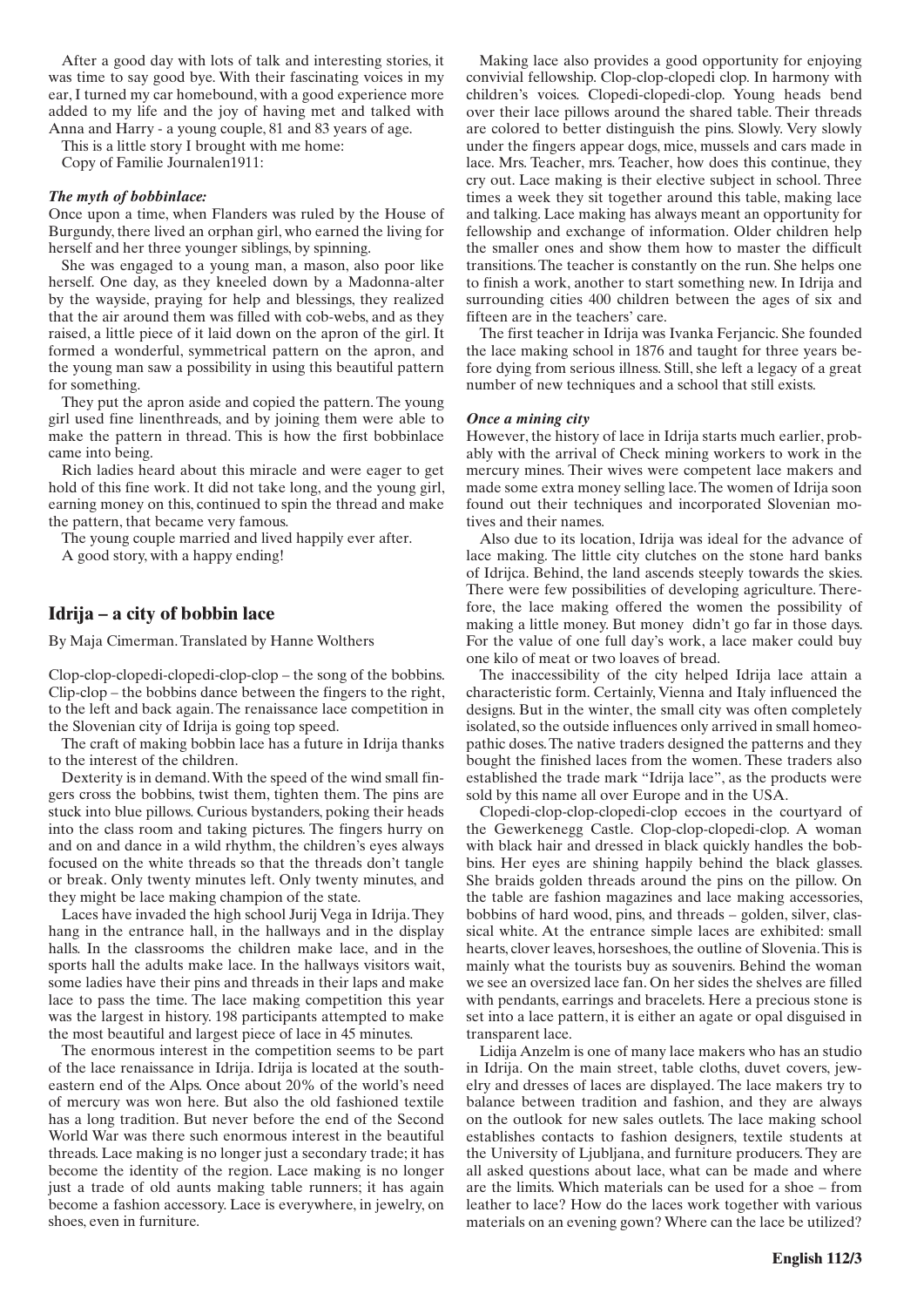The bedrooms displayed by the local furniture producer Ille are an homage to Idrija lace. The beds are even covered in appropriate lace bed linen.

#### *A long tradition*

A project group consisting of other European lace producing participants, has taken on the task of reconstructing old, forgotten lace patterns, such as the black lace border on the Slovenian historian Janez Vajkard's pants. The lace border is the oldest well preserved Slovenian lace. It was made using 24 pairs, which was usual until Ivanka Ferjancic invented a technique using only seven pairs. This seven pair technique is the one used today. Contrary to Idrija lace, which traditionally is white, the laces from Valvasor were black and were a big fashion hit in the seventeenth century.

For Idrija, a view to the future is as important as a view to the past. The city with its 12,000 citizens will preserve the tradition and be the city that inhales the thin white threads and exhale gorgeous lace creations. To that all agree.

Clopedi-clopedi-clop-clop, like a underlying ring. Clopediclopedi-clop. A grey-haired tourist sits down in front of the lace pillow and stares into the projection. Cross, twist, tighten. The fingers strain to follow the orders of the lips. But the threads quickly tangle. She untangles them and tries again. Cross, twist, tighten. Her husband smiles. He points to a large lace in the display case close by and asks when she, in her own estimation, will be able to make such a piece. Then they walk past laces from all over the world, past dresses with laces, and leave the Idrija Museum of Lace.

# **I would like to tell you about my experiences in Portugal**

We were wintering in Spain and Portugal the first three months of 2013. Our journey began in Spain and I was dedicated to find anything with lace or about lace. Unfortunately I found nothing about lace in Spain and I had given up hope to find anything at all when we arrived in Portugal. We probably were the wrong places because after a week in Lisbon I still had not found a single thing about lace. After Lisbon our journey went on to Porto but first we wanted to see another town called Nazare because we knew it was an exciting town. We drove along the Atlantic Ocean and saw an exciting city wall. As we both are very interested in history we had to take a closer look. And there it was, just inside the city wall - a statue of a kniplepige. I was speechless because I did not dare hope finding anything about lace, so I went to the tourist agency with so many questions. At the agency there was an elderly lady who was making lace and the manager help me translating what she was saying because she could only speak Portuguese. She had just turned 80 years old. Next to the agency there was a lace school with many students of all ages. It was very interesting to see the way they were making lace and I got three small pricking but without a diagram. I did not see the students use diagrams at all. I also got a book and bought one as well. The teacher spoke a little bit English and she told me that at the museum there were laces exhibited. Though it only were a few laces I found it exciting at the museum and the teacher also told me that in July there will be a lace congress with participants from many different countries. After my wintering I am set on to visit Peniche again because it is definitely worth it.

Yours sincerely Ruth Fauerskou-Jensen

(I have changed my name from Korsbæk)

# **At last, June 2013 arrived, and the lacefestival in Tønder was a reality.**

Not only was it my first festival, but also my first arrangement as a member of the board of Knipling i Danmark; for me, two big "events" at one time. I was very anxious to find out, what was in store us on a festival like this.

We arrived on Thursday at noon iot. make everything ready for the festival to open on Friday.

As I stepped in to the big hall, where our booth would be, I thought to myself: Oh my, is it possible for so many things to be in only one hall, and also, that everything has to do with bobbinlace - this week-end has to turn out to be a good one.

When the festival opened on Friday, the hall was quickly filled with people, wonderful with all the smiling faces, and we all had one thing in common: bobbinlace. It was a true pleasure to stand in the booth for Knipling i Danmark. All the people that came over and talked to us, gave me the feeling of having met or just talked to most of them before, because it was all about lace.

Saturday afternoon I went for a walk in down-town Tønder. It is a very cozy town, and I enjoyed searching for lace in the store-windows. The more of them I found, the happier I got, because so many of them were so beautiful.

I want to say Thank you for a very good festival which gave me lots of good experiences, new impressions and filled my head with lots of new ideas. I really look forward to the next festival.

# **On look-out for lace in Austria**

At the end of May last year I was on a trip to Austria together with my husband, to participate in Sternfahrt 2013. Sternfahrt is a festival for voluntary firemen. At a Sternfahrt firemen from many nations in Europe meet. It is a great mix of old and new, both in vehicles and uniforms. There were several competitions for the firemen and on Saturday there were a procession through the town. We lived near Klopeiner See in Sct. Kanzian in the area of Kärnten. It is a lovely area with mountains and lakes everywhere. It is also a so called area for tourists, but we did not spend time on the everyday things. What we say was a lot of small shops with things sold for more than the value.

I was afraid that the whole trip was nothing but firemen. Just after New Year I had wrote to the Austrian lace union and asked for information on lace in the area where we stayed. I got in contact with a lady named Margrit Semi who lives near Sct. Kanzian. She made an arrangement for me to meet with another lady named Elisabeth Huber, an elderly woman in her seventies, and she was to pick me up at my hotel at noon on Friday. I was excited and was wondering what was coming next. It was a very interesting afternoon which I spend at Elisabeth's place. She lives up a mountain at a house made mostly of wood with very large windows. The view was amazing, as far as your eye can see over the valley. She has her workshop on the first floor and when her husband lived she had shared it with him. Her husband's organ was still standing there, but the rest was filled with three working tables. On each table lay something to do with lace and it was not a mess, but obviously projects in progress. Besides the mentioned there were a couple of kniplestandere - nicely cut in wood - with different cushions on them.

In the winter she did not spend a lot of time on the first floor, but instead she preferred a bay where the warmth from the fireplace emerged. Yet again there was a beautiful view and I could easily imagine the warmth from the fireplace and the cosiness. Elisabeth Huber had been teaching lace for many years, but for the last couples of years she had had to pass it on to younger teachers. She showed me some of her projects and she had made many dream catchers and other types of hangings in her own designs. Elisabeth has also made hats, shawls and scarf and she ordered the finest pieces of silk used for stoles, with the ends just long enough for Elisabeth to finish with lace. She drew the patterns herself and she used two threads on each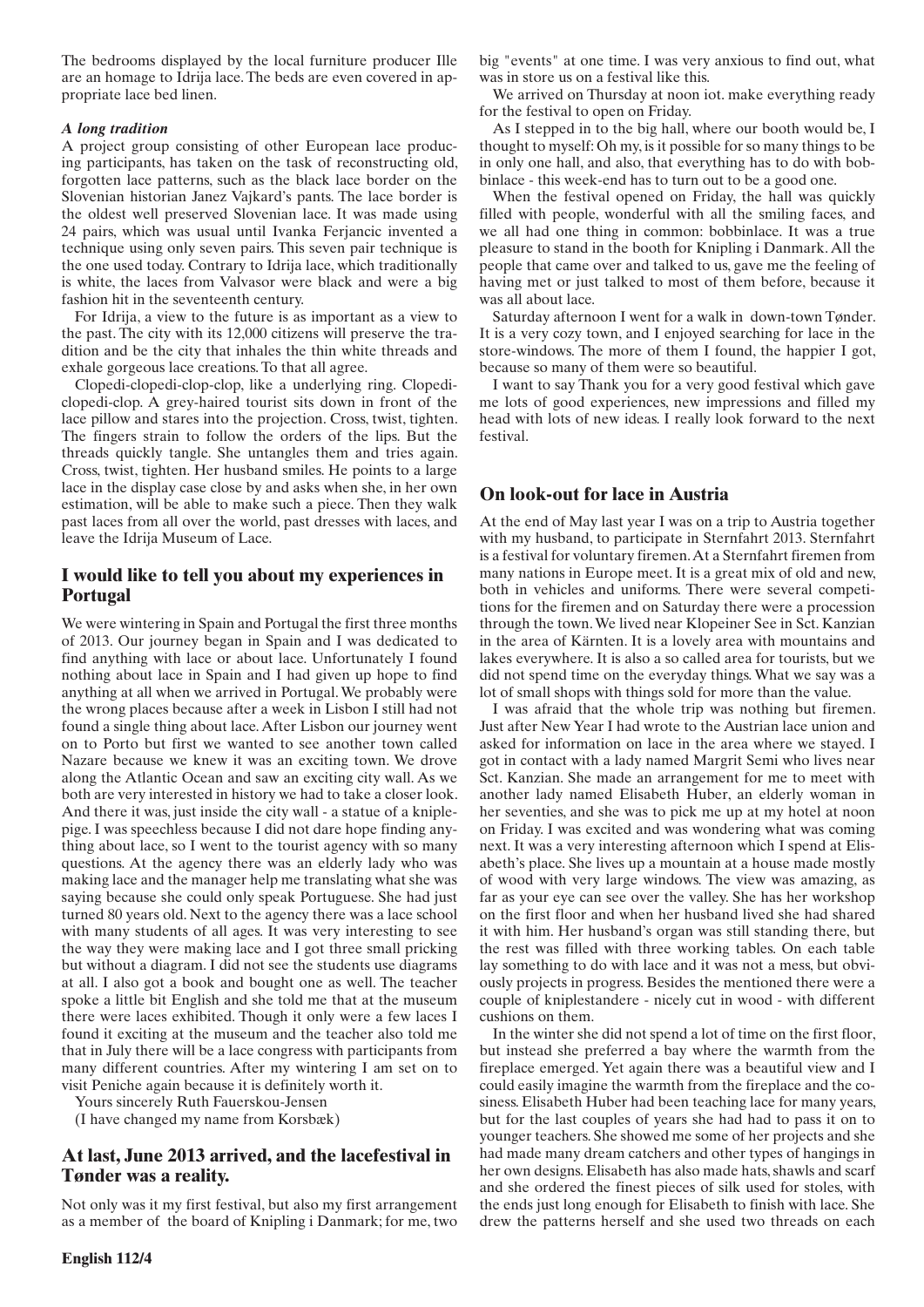bobbin. The style was eastern European and she also showed me a beautiful Milanese lace.

After an hour and a half it was time to drive to town and meet with Margrit Semi. She has been a student at Elisabeth's and took over when Elisabeth resigned. At Margrit Semi's place there were another person named Ingrid Sem. They were both at my age, around 30 years old. Ingrid Sem has made a lot of pillows, runners and many other fine things. They both made fine ornaments and it all gave a lot of inspiration.

It was not only I who was interested in their work. They were also interested in what I could contribute with. So I showed them some handkerchiefs in Tønder lace and they were very impressed about the lace being so slim. Besides the handkerchiefs I had brought some of our most popular scarf. They had never seen such, so we discussed the many uses of yarn and they found something useful for all their yarn. I had some Christmas ornaments in metal thread and the both were surprised. Even some of the more ordinary things seemed to impress and I had brought five different make lace magazines which both Elisabeth and Ingrid studied closely.

The afternoon ended with some coffee and a very good cake. I was very tired after a day with German mixed with an Austrian accent because it is not the language I am best at. Never the less I had had a wonderful day and I managed to understand that next year there would be a lace arrangement in Kärntern, but I had not found any information about it yet.

Elisabeth Huber drove me back to the hotel and I looked at some of the pictures I had been taking and during both the evening and night many new ideas came to life. I do hope to get all the ideas tested after the lace festival in Tønder.

#### **I have been at the lace festival in Tønder**

and it was three days of incredibly many impressions and it is hard to tell one impression from another. I have also met many friends and it was wonderful to spend some time with them. We shared our ideas and exchanged advices for our common interest - lace.

Again this year there were many fine and good stands with an amazing variety of threads and patterns. And of course you just have to own them.

There were also many exhibitions in Tønder and I thought I managed to see them all but unfortunately there are some I did not see.

In the hall there was an exhibition by Ulrike Volcker and I had to see it several times because it was magnificent and I just stood there with my mouth open. Perhaps there are some people who have seen me with my gaping face. I must say that even if you have been making lace for many years you will never reach the level for these laced pictures.

Among the pictures there were four almost similar ones and they represented two poppies. They were fantastic and was made from the same pricking but with different colours and ground. The names of the four pictures were:

1. Valenciennes - laced all in white with a delicate flower at the top and bottom. It looks like a spider web filled with dewdrops in the early morning.

2. Polycrome Blonde - the outer edge is laced in green and the flowers are more poppy coloured and again that incredibly ground.

3. Point de saxe - All white and it looks like the poppy is about to wither and the seeds is mingling with the ground amazing.

4. Mechlin - In this picture it is again all white. But the lace is mounted on a black background and it looks fantastic.

I cannot stop thinking of the changing of the general impression only by using different thread colour and backgrounds. I learned something new yet again.

There were a picture named "unterwegs" and it was laced all in black - but in two different black so it would give the impression of shadows. I got the feeling of two roads meeting or one road splitting in two. Nevertheless both roads passed a river.

Another picture named "zugeknoepft" gave me the impression of two tusks upside down and in between it was dripping from the primeval leafs.

I am fascinated by these thoughts, that is expressed in these pictures and I would like to know what this artist was thinking of while she was working. The pictures is laced in silk thread 4/20 and 6/20.

"Mein Jahr" is a round lace with a green line that is getting darker. Perhaps it has been a year that started bright but was getting darker each month!

"Die farbe blau - Am meer" - took me by surprise. It was a simple lace, mounted above a piece of organza fabric and in between there were long laced lines of golden thread. That picture gave me the impression of everything being simple and peaceful. Again this picture was mounted on a black background and the frame was the same colour as the golden thread.

These pictures are only a few of the beautiful things that were exhibited from Ulrike Volcker.

I will never forget the exhibition.

Kirsten Brodersen, member 1282

## **KNIPLEC@FEEN**

Do you know about YouTube?

This is a place on the net, where you can find short videos about almost everything.

If you want somebody to show you how to knot a bow-tie or how to fix a hole in your bicycle-tire, you just write your question in the searchbox on Google and afterwards YouTube, and you will receive answers as short videos.

You start the video by clicking on it.

The picture is not very big, but if you want a full screen, you just click on the little frame all the way to the right under the picture - when the marker is placed over it, it sais "full screen". When you want to go back, you click on the key saying Esc, all the way to the left on your keyboard.

But this is not about neck-ties or bicycles, but about bobbinlace.

Unfortunately, I have not found any Danish videos on YouTube about how to make bobbin-lace. If you, for ex. write - "how to make linenstitch youtube"- in Danish, in the Googlesearchbox, no results at all will show up.

Try instead to write "make bobbin lace youtube", and 10 videos about how to make bobbinlace come up, and if you click on "more videos about making bobbin lace youtube" at the bottom of the screen, many more videos show up.

Observe, that, as you start the video, other videos about bobbinlace will also appear on the right side of your screen.

So, start at the top, or just choose something you think sounds exciting.

The videos vary very much in quality, and some of them might start with a commercial in Danish.

When things are explained on the video, one feel lucky if it is in English, because you will also find videos in for ex. Spanish or perhaps Russian. In that case, you have to be content with looking at what they do.

I have found a few videos that show how to make bobbinlace.

I will write the whole internet address, but I have shortened them, since it is almost impossible to copy this kind of internet addresses correctly. The shortened address HAS TO be written in the addressbox in your browser - this is placed on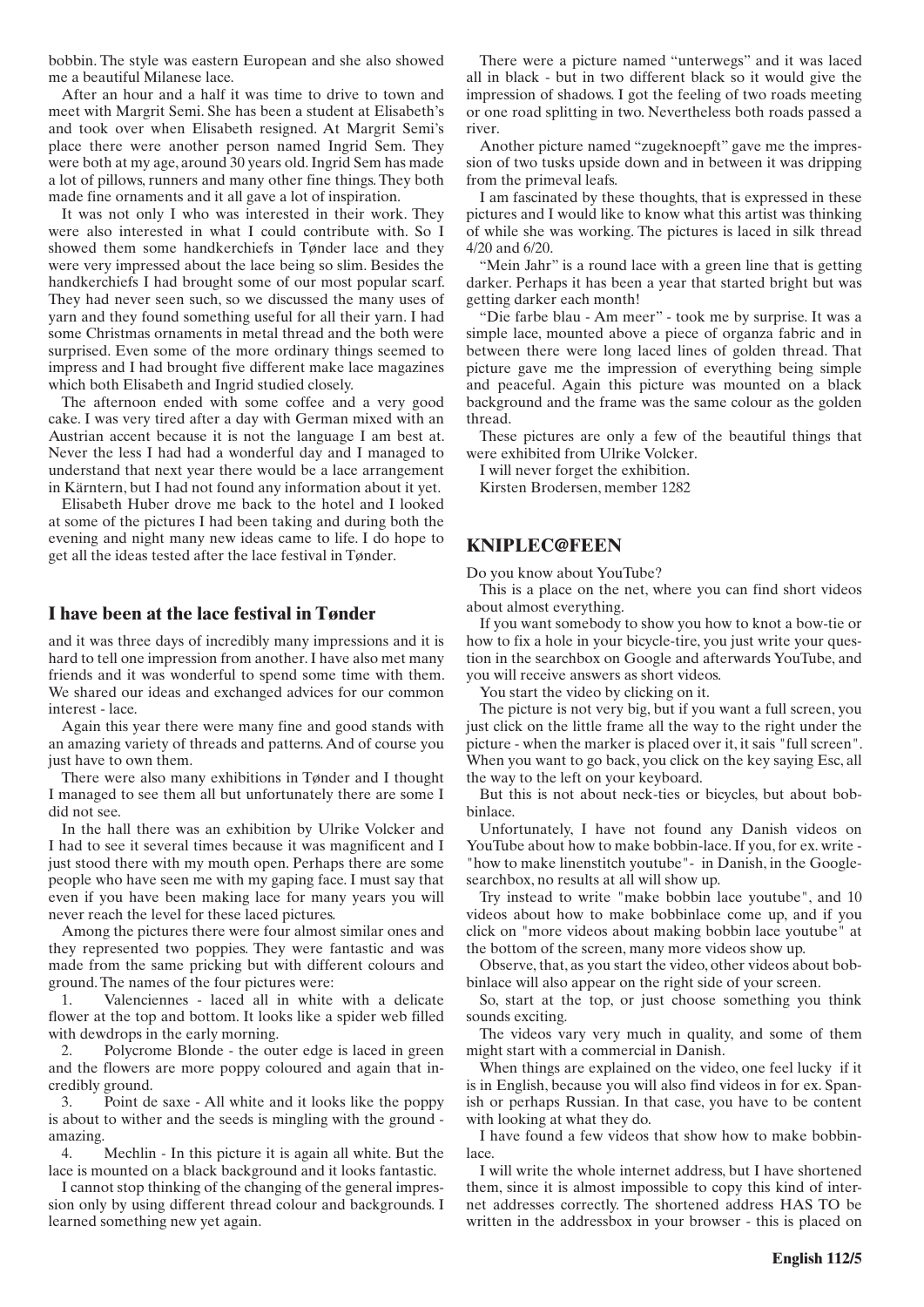the top of your screen, to the left, in Internet Explorer - and without www.

On the address: www.youtube.com/watch?v=EPezWMox5- M

shortened to: tinyurl.com/o4hc3v5

they teach you how to make a leaf (pointed tally), talking English. It is not difficult to follow, even with poor English knowledge.

I have even found a video showing how to make linenstitch on this address: www.youtube.com/watch?v=W7wmyHMsB5w,

shortened by me to: tinurl.com/nlbwcp4

This is also in English.

On www.youtube.com/watch?v=MDPRPdquCzo

shortened to: tinyurl.com/ocqqfg9

you can see how to repair a broken thread.

This is explained in a language I do not understand, but the video is very instructive.

You can see how they make lace on bolsters on the address: www.youtube.com/watch?v=Qn9l9dUb9bg

shortened to: tinyurl.com/pr35lfx

One can see how they work the bobbins, what I found very interesting.

There are also You Tube videos on the homepage of our organization, Knipling i Danmark. You find this homepage by writing "knipling i danmark" in the Google-searchbox.

On the bottom of the menu, you click on "søg videre", then click on "på nettet" and at last on "You tube"

Have fun on the net! UDU

## **Award the prize, from the foundation of Kathrine Thuesen.**

The foundation of Kathrine Thuesen was established after the lace festival in Tønder in 1995.

This year's winner was Inger Lauridsen which is a researcher at the museum south Jutland Tønder.

There are many good reasons why Inger Lauridsen is the winner of the prize. She has been putting the "spot-light" on Tønder lace and she can tell many stories about people related to the area and there lace history.

Inger has recently arranged and exhibited lace in Sct. Petersburg and Moscow, but she also experienced the "stiff Russian system".

She has been the drive behind the renovation of Drøhses house, the ceiling and lace garden behind Drøhses house which is made after a lace pattern.

Inger knows everything about Tønder lace and has started a project about the history of Tønder lace, in which we are looking forward to is finished. Inger is in any way the right winner of the prize.

Inger Lauridsen was very honoured

#### **Chantilly, lecture, exhibition and course at the lace festival in Tønder**

Chantilly was one of the subjects at this year lace festival in Tønder. There was arranged an exhibition, lectures and a three day workshop.

The exhibition of Chantilly was a little part of Marianne Stangs impressive collection of Chantilly. She had brought sunshades, fans, big pieces of Chantilly mounted on dresses and even socks with Chantilly.

The idea was that Marianne Stang should have held the lecture about Chantilly, but unfortunately she was prevented and therefore the lecture was held by Kirsten Brinkmann. During the lecture we were shown many Chantilly laces which confirmed the telling about the history of Chantilly.

The Chantilly lace is traditionally in black and made of silk

and the first documented laces is from the years 1599-1660. There are only a few preserved laces left from that period because of the dye used at that time. The dye contained iron and acid and in time the laces simply dissolved. Most of the preserved Chantilly laces are from the year 1800 and forward. There was invented a new kind of dye which preserved the silk better.

The Chantilly lace has been named after the city Chantilly, but perhaps the city is better known for the production of porcelain which began in the year 1725.

The Chantilly lace was produced in black silk with a variation of motives. The motives were flowers, animals, landscapes, buildings and people. All the motives in a Chantilly lace is made with half stitch and outline thread with a net ground. The laces were made in lines and sewed together with point the raccroc. The laces were made in Chantilly, but the more fashionable was made in Flanders. The big production from the year 1800 and forward was in Bayeux, France and later in Edingen, Gerardsbergen.

From the 1850's and forward the Chantilly lace were developed even further, but with more natural an perfect designs in the "fight" against the mechanical mass production of lace. In the handmade designs the "railway track" was made because of the invention of the steam train. There were also designed a pattern named "shadow-technique" - Chantilly Ombrée and it was primary used for exhibitions. These new designs could not be made on a machine, but demanded highly skilled lace trimmings. Unfortunately in the 1870's there was a down period and not even Polychrom Chantilly, in that times art Nouveau, was able to maintain Chantilly lace interesting.

Yet the Chantilly lace is still interesting and the lace festival in Tønder had been making a deal with Ulrike Voelcker. A three day course from Monday till Wednesday, the week after the festival and we were 13 participants. Ulrike shared her knowledge about Chantilly lace and she also told us about the further development of the technique in which she has been working on for several years - and still is. All the participants were being challenged by Ulrike's own designs of patterns. We got an insight in the technical understanding of a picot and how it is possible to work with an outline thread and auxiliary thread jointly. We learned to make "donuts" and a lot of other exiting techniques. Throughout the course we were instructed in understanding and using of the book named: "Grammatik des Tüls" and it is a must have in relation to net lace. Ulrike had also brought some items from her own Chantilly collection and she used them to tell about the development within Chantilly.

After the three days course I went home with a lot of knowledge of Chantilly lace and a big wish. I want to participate at another course with Ulrike. I was very tired, but filled with a lot of impressions and joy.

## **Project Simplicity - from the prospect of a lacemaker**

by Birthe Helbo Mortensen

#### *Project Simplicity - what is that?*

The last number of Kniplebrevet brought an article about Project Simplicity. This project is handled by the designer, Mette Julie Bundgaard-Nielsen, and the purpose of the project is to set new focus on bobbinlace through the developing of an avant garde collection. My contribution to the project has been to create the model "Failure" in bobbinlace.

#### *Model Failure and Chaos-lace.*

Model Failure was worked over a big mould, made by Mette Julie. The pattern I had decided to use, was the ground "Chaos", that you can find in the book "Gründe mit System"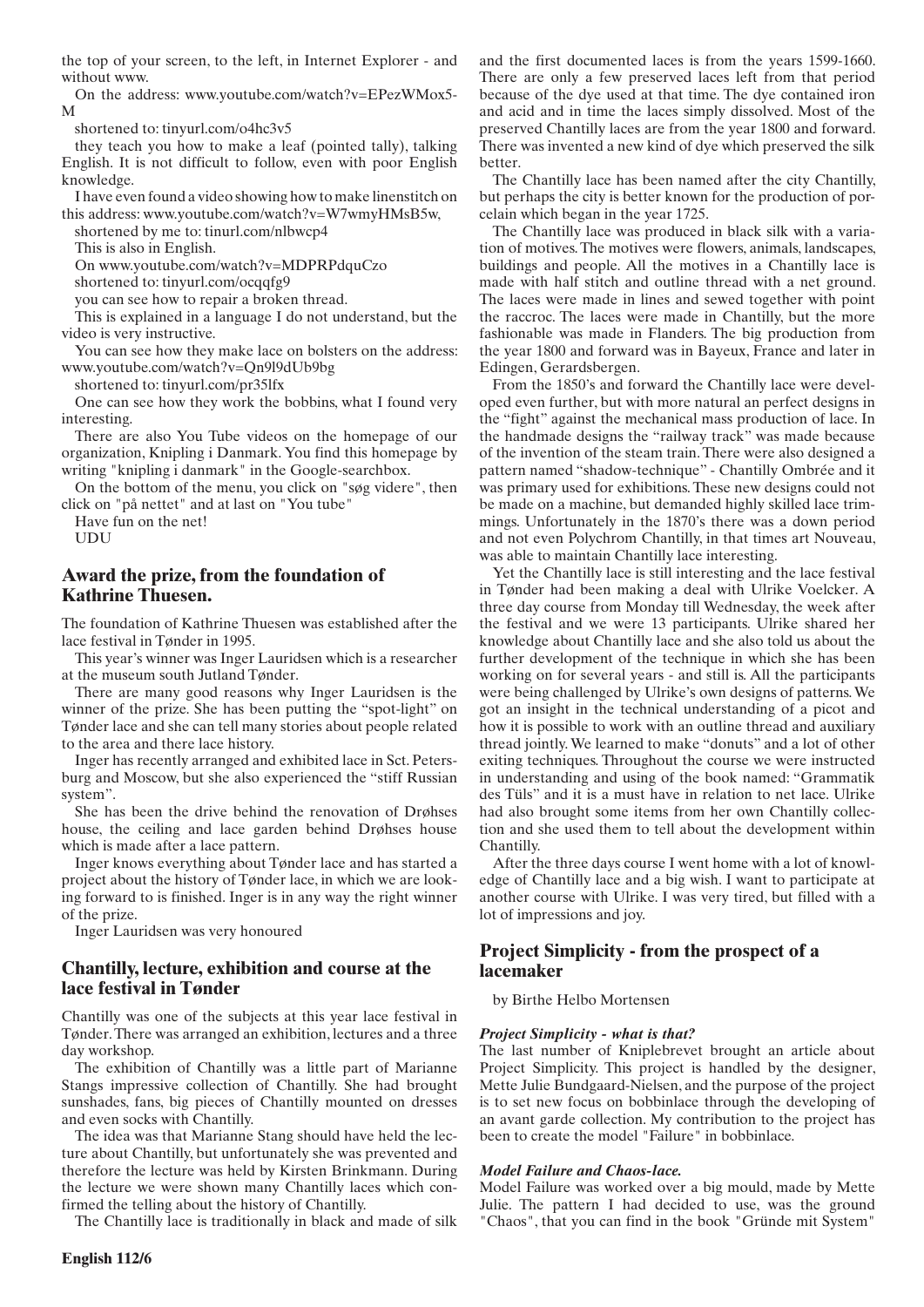(Grounds with a system) by Uta Ulrich. - see the worksheet. In addition, I made edges with linenstitch-ribbons.

The challenge during the whole work, was the thought of how do I add pairs in the most suitable place, how do I in the nicest way hide threads behind the linen-ribbons and what to do first: Ground or linen-ribbons. So, the working of the lace developed as the problems showed up. It has been exciting to try to think two steps ahead - without being able to foresee what comes next.

#### *The process*

I started with making the linen-ribbon for the neckline and adding pairs all the way around. Then the working of the ground "Chaos" began.

It was a real challenge to make the point of the slit nicely and at the same time being able to hide all the threads from the linen-ribbon properly.

In the front, there are places, where there is no lace, but openings lined on the sides with the linen-ribbons. The challenge was again to hide the threads under the linen-ribbons. I continued to make ground and ribbons. Sometimes I made the ribbons first, sometimes the ground first, and then the ribbons were fastened to the ground as I went along.

Finished with the linen-ribbons, I had to work the ground all the way to the bottom of the mould. Here the challenge was to find the right finishing for the piece.

- this also had to hide all the ends of the threads. The solution was to make a linen-ribbon separately and sew it on. When the lace was finished, it had to be starched, so it could keep it's shape. The plan was, that Mette would sew a pair of supporters on the inside, as I did not think, that the starch could do it alone - but it could. 1½ bottle of starch worked wonders!

#### *Exhibition on the Tønder Festival*

Very excited, I hopped into my car Saturday morning and headed to the Tønder Festival, where Mette was exhibiting the "Failure" and many other exciting pieces with it. And it met all my expectations, as it hung on the stand, all stiff and wonderful.

#### *Materials*

I used two types of thread: One thin silk-thread and one thick thread, taken out of denim-fabric. The combination of those two threads, makes the pattern look unplanned - but still in a planned structure.

#### *The cooperation of a designer and a lacemaker*

It has been, for me as a bobbinlace-maker, very exciting to work with a designer. Mette Julie had the basic idea, and we found out together and through lots of dialog, what possibilities we had iot. work the piece. An important issue during the whole project was the factor: TIME. As a rule, everything is possible in lace, but with a deadline of June, where the model was to be exhibited on the Tønder Festival, the time factor determined how complicated the working of the lace could be.

#### *.....and why did I choose to use all my spare time for 4 months?*

My task has been big and demanding and has utilized most of my spare time. But what was my motivation for getting involved with this project - and at the same time, joggling that with my time with 3 children, demanding job, home/garden and yes - a husband. My drive comes from my strong conviction that it is important to take care of our cultural inheritance: Bobbinlace. Since bobbinlace seems to be a complicated task for so many beginners of the trade, we see a remarkable decline in people mastering the skill. With this, the tradition of making bobbinlace is in danger of disappearing completely from our county. Because of this, it is important for me to join efforts that work on the survival of bobbinlace-making. In my eyes, the Simplicity project is a good initiative for this purpose.

#### *So, what now?*

The challenge is now, to let the Simplicity-project go on with other initiatives for this revitalization, started by Mette Julie, so that a new life indeed can be bred in to the trade of bobbinlace-making.

With this background, a little resource group is formed under management from Knipling i Danmark. We call it: Knipling 2020. The goal for our group is to start initiatives that brings bobbinlace-making forwards to 2020 - and preferable, even further on. We will in the future tell you what we are doing through Kniplebrevet - and also look for members interested in participating in the project.

We hope for good support for our initiatives.

#### **Exhibition by Mette Julie Bundgaard-Nielsen**

The days finally arrived for the exhibition of those designs which Mette Julie has created in her project Simplicity.

In total there were six finished projects and one unfinished due to technical difficulties.

The pictures illustrate the designs together with the lace makers which were present at the exhibition along with Mette Julie.

#### **Change of by-law**

Change in by-law, § 3, Sec. 3:

In Kniplebrevet nr. 110, we announced that we are no longer allowed to lend out books from our association's library. The reason for this is, that a member of our association has questioned, if we, as an association, are allowed to lend out books. Our board has therefore contacted CopyDan and afterwards Kulturstyrelsen, (Dept. of Culture) iot. get this question answered. Both instances have answered that what we do, is unlawful, according to Government notice nr. 202 from Feb. 27.- 2010, concerning copyright §19, sec.1.

Kulturstyrelsen answers: *"The fact, that the members of Foreningen Knipling i Danmark (The Danish Bobbinlace Assoc.) pay a yearly fee for membership, and that they therewith are privately able to loan books from the association's library, means that we speak about lending out of books. The lending out of books is unlawful, unless the owner of the copyright agrees to this lending out of books."*

Kulturstyrelsen refer to a case from Søllerød Kommune (County), where a fee was collected when loaning from a library. Højesteret (The Supreme Court) have found, that this practice was equal to lending, which , according to the Government Notice mentioned above, is unlawful. Kulturstyrelsen finds our case equal to the case in Søllerød Kommune.

This means, that our current law has to be changed. We have, unfortunately, not been able to bring the draft for the change in Kniplebrevet, as we received the answer from Kulturstyrelsen after the deadline for Kniplebrevet's Feb. edition.

Current text:

§ 3 Work task

3. maintain and develop the library of the association including lending out to members

- Changes to
- § 3 Work task

3. maintain and develop the library of the association, which is available to the members under our association's administration.

The change of the by-law is, by raising of hands, accepted on the General Meeting of March 9. 2013.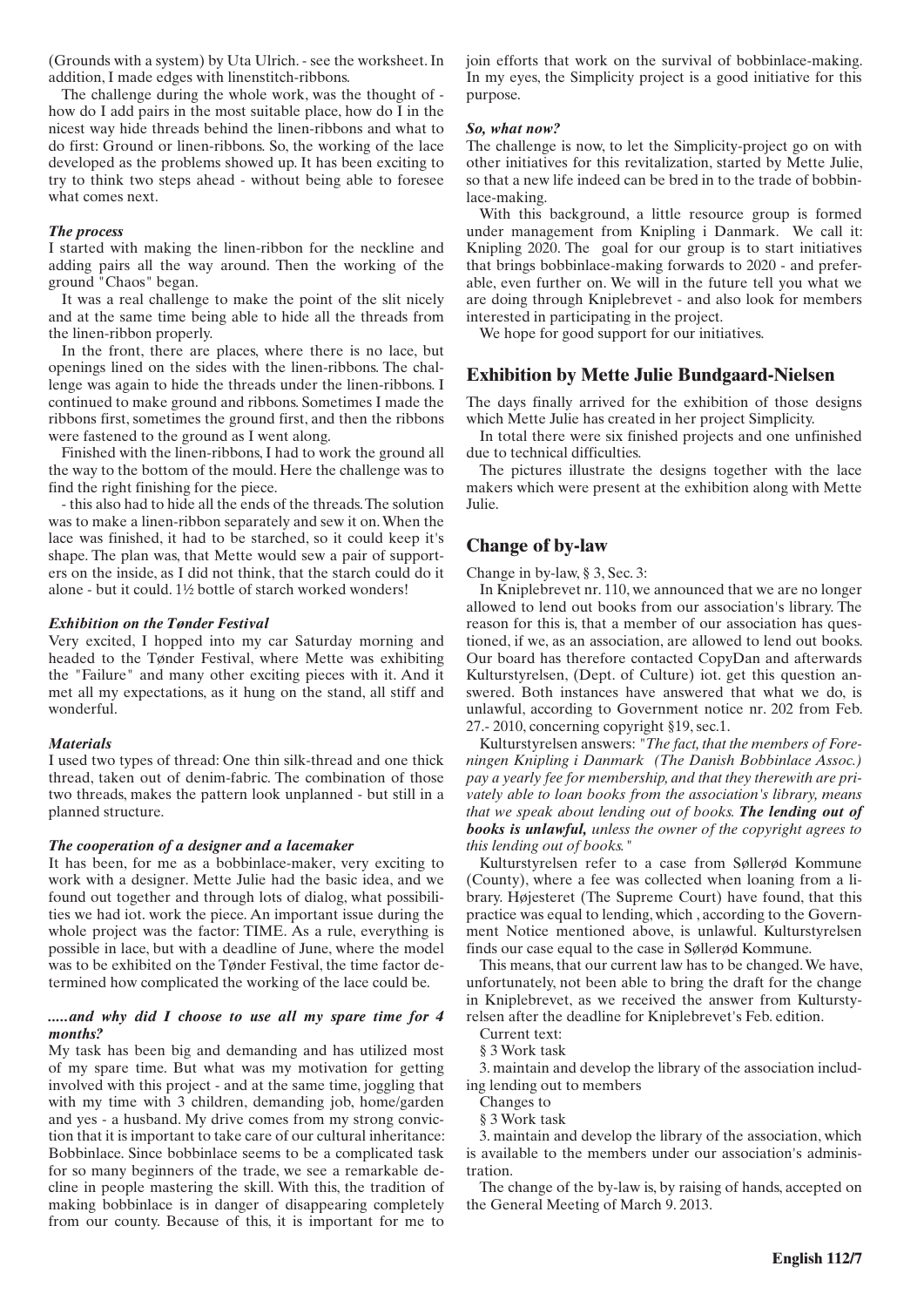# **Armbånd med ferskvandsperler**

Ide, design og udførelse: Ingrid Lauridsen, Ikast

Materialer: Der bruges 18 par DMC guldtråd, 3 myrtetråd til 25 ferskvandsperlerne og 1 metal armbånd.

Start: Trådene hænges på metalarmbåndet og sættes godt fast med store knappenåle for at holde den. Og den kniples fast efterhånden som mønsteret bliver kniplet. Når I har kniplet igennem lærredsslaget i yderkanten løftes parret over metalbøjlen og ligges derefter under den igen og der kniples lærredsslag ind i bunden igen. Den sorte streg på arbejdstegningen er metalbøjlen.

Ferskvandsperlerne sættes på en myrtetråd der passer til farven i knipler med. Tråden hænges på bøjlen lige over perlerne. En perle skubbes op når den skal bruges, og derefter følger myrtetråden med parret rundt indtil der skal bruges en perle mere. Se arbejdstegningen, den runde cirkel er ferskvandsperlen og den sorte streg imellem perlerne er myrtetråden.

Afslutningen: Trådene bindes af omkring bøjlen og enderne stives og klippes.

# **Flakon med blomst i Brügge Blumenwerk**

Ide, design og udførelse: Karen Marie Iversen, Greve Tråd: Hør, hvid 60/2 Blomsten: 8 par Stilk med krøller: 6 par Lille blad: 9 par Dobbelt blad: 5 ar Kant: 6 par

Start med 8 par til blomsten. Der kniples dobbeltslag i yderkanten og skiftevis enkeltslag og lærredsslag, se arbejdstegningen. Alle par knudes af. Sæt 3x2 par på i midten til fletninger og enkeltslags pletterne. Parrene knudes af.

Stilk: Sæt 6 par på og knipl efter arbejdstegningerne fig.1 og fig.2 til krøllerne i begge ender af stilken, som kniples i lærredsslag med dobbeltslag i kanten.

Stilk med 3 blade: Start med bladet mod blomsten med 3 par i dobbeltslag, sæt yderligere 6 par på som vist på arbejdstegningen og knipl ned til bladets rod, husk snoningerne i midten af bladet. Tag par fra som anvist. Læg de sidste par til side.

Til dobbeltbladet sættes 5 par på, følg arbejdstegningen. Bladet hækles sammen i midten. Fortsæt til næste blad og derefter ned i stilken. Saml parrene fra det første par og fortsæt efter arbejdstegningen til stilken når båndet med krøller. Parrene knudes af.

Ringen kniples med 6 par i enkeltslag med dobbeltslag i kanten.

Der sættes par på til fletningerne i bunden som vist på arbejdstegningen.

Alle par knudes af og arbejdet stives.

## **Voer advents festremse**

Ide, design og udførelse: Karin Overgaard, Voer

Materialer: Der bruges 60 par hørtråd 28/2 og 4 par indlægstråd.

Start: Kniplingen startes lige over. Parrene hænges på 2 og 2 indtil bredden er nået.

Afslutningen: Parrene tages ud 2 og 2 i hele bredden. I kan vælge at afslutte med hjælpetråde eller den måde i finder anvendeligt til denne knipling.

# **Voer flakon**

Ide, design og udførelse: Karin Overgaard, Voer

Materialer: Der bruges 29 par hørtråd i 28/2.

Start: Der startes langs en skrå linje i flakonen, alt efter måden i vælger at afslutte på.

Afslutning: Kniplingen kan afsluttes med hjælpetråde el. med råbåndsknob. Arbejdet kan stives inden det tages af brættet.

## **Smalt tørklæde med edderkopper**

Ide, design og udførelse: Lisbeth Burmøller, Vinderup

Materialer: Der bruges 22 par Pagoda silketråd, NeL. 40/2 lagt dobbelt.

Start: Der startes med 6 åbne par i spidsen af tørklædet, hvor de 2 par er gangpar. De resterende 16 par sættes på indersiden indtil bredden er nået.

Den første edderkop udføres ved at krydse de 4 par i et stort lærredsslag med en nål i midten. Se arbejdstegningen + fig. 1, her vises parrenes gang i den sorte cirkel. Det vil sige at de 4 par bliver til 2 par i midten.

Midterstykket kopieres indtil I har den ønskede længde på tørklædet. Lisbeths tørklæde måler 125 cm.

De vidste snoninger gælder for hele kniplingen.

Afslutning: Der afsluttes ved at sno det udgående par med gangparret i lærredsbåndet. Og de sidste 6 par afsluttes med at lave firfletning, som efterfølgende syes ned i kniplingen med knaphulssting.

Der kan startes og sluttes med frynser, hvis dette ønskes.

# **Bånd til jordkuglen.**

Bånd til Foreningen Knipling I Danmarks jordkugle designet af Lisbeth Burmøller.

Materialer: Der bruges 22 par hørtråd 35/2.

Se beskrivelsen hvordan den sættes op og kniples ved det smalle tørklæde af Lisbeth.

Lisbeth har efterfølgende fået inspirationen til tørklædet i pagoda silke.

## **Prikkebrevsopgave**

Ide, design og udførelse: Birthe Larsen, Gudhjem

Materialer: Der bruges 32 par 60/2 hørtråd.

Start: Kniplingen startes lige over i eternelle bånd hvor parrene sættes på indersiden indtil bredden er nået.

De vidste snoninger gælder for hele kniplingen.

Afslutning: Parrene tages ud igen samme sted hvor det er sat på. Der kan laves små fletninger bag på og de syes fast på bagsiden af kniplingen.

Kniplingen monteres på et stykke hørstof i kanten. Færdig mål på dæk servietten er 41,5 cm x 31,5 der til lægges sømrum.

# **Stjerne til juletræ**

Denne stjerne har tidligere været bragt i Kniplebrevet nr. 34. Vi har fået lov til at bringe den igen.

Ide, design: Tinne Hansen, Rødding

Udførelse Sonja Frederiksen

Materialer: 12 par Bockens hvid hørtråd 40/2 og 4 par DMC sølvtråd

Start: Det er bedst at starte i spidsen af stjernen, da det er her, man monterer. Start som angivet på fig. 1 Nålen sættes ind, 1 par hænges på, 2 par lægges med en pind på venstre side af 1 par og en pind i midt i 1.par. 3 par lægges bag om nålen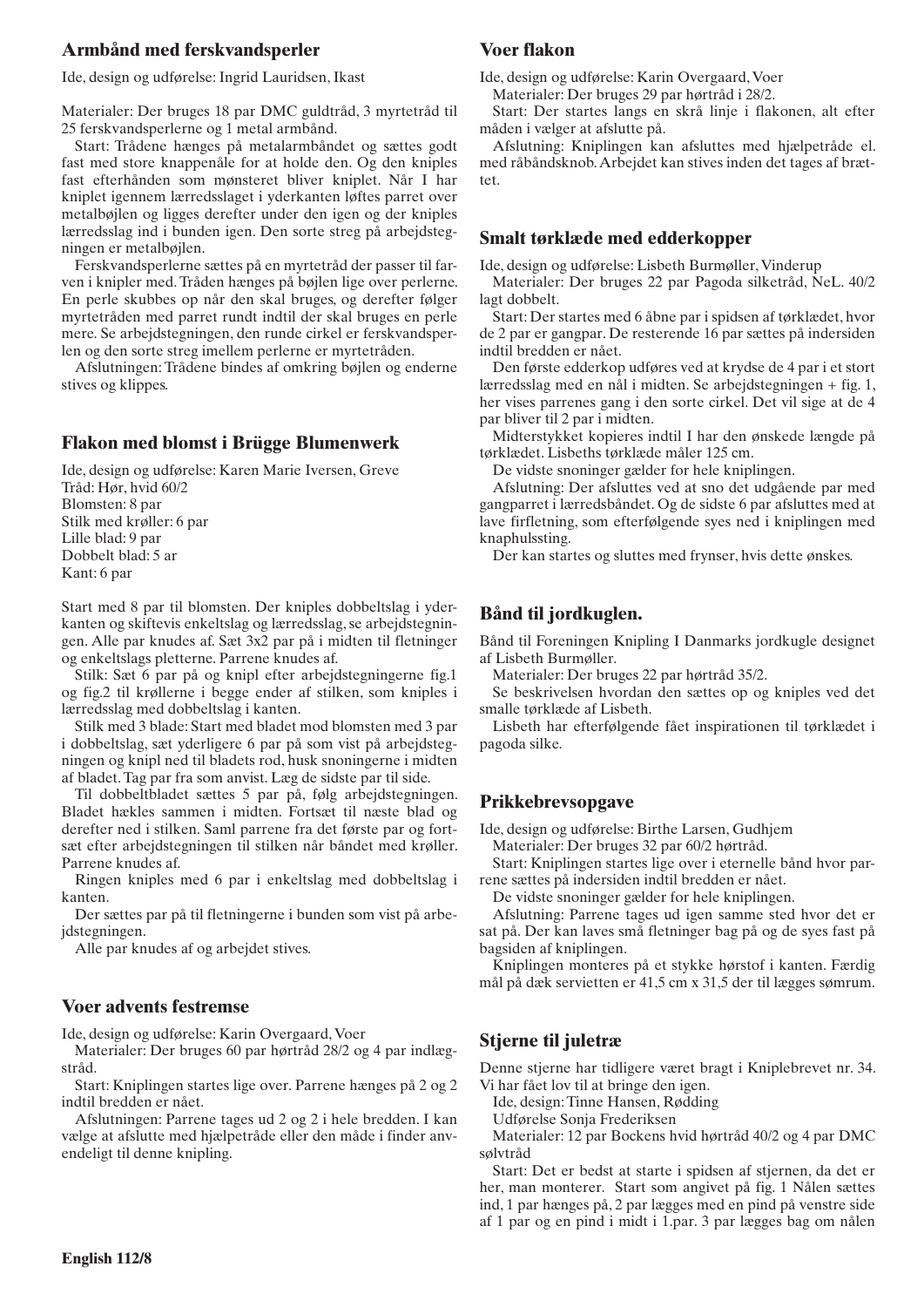med en pind midt i mellem både 1. og 2. par. Denne pind vippes ned under 1. og 2. pars højre pinde. 3. par er gangpar, 1. og 2. par er fletninger i stjernens inder kant.

Fletning: Se fig. 1 Når der lægges par fra eller tages nye ind, krydser disse fletninger som en indlægstråd gennem hvert enkelt par.

Stjernen til juletræet: Her kniples omgangen rundt 3 gange. Arbejdet stives inden det tages af. Og stjernen syes sammen i 2 af spidserne top og bund, samt ringen i midten.

Montering: Monteres på en top, der er omviklet/hæklet med et silkebånd.

## **Regatta at Aabenraa Fjord**

Idea, design and creation: Ursula Pedersen

The lace is made as a part of the topic of the year 2011

Materials: There are used 28 pairs of linen thread 35/2 and 1 pair 18/3 as gimp. There can be used and different color for the sail and the boat. It is also possible to use linen thread 60/2 and gimp in 28/2

Start: The lace is started at the head with open pair, and the remaining pairs are added to the inside of the tip until the width is reached. There are supporting pins at the bottom of the sail and the boat- Are the used and other color for the sail and the boat, take on pair out at the start at the sail and put it on again at the end of the boat. At the same time add the pairs with the background color and removed it again at the bottom of the boat.

Ending: The band is completed with small braids along the linen stich at the end.

## **Blomst til hår pynt**

Ide, design og udførelse: Yvonne Nielsen, Hørve

Materialer: Der bruges 8 par 35/2 eller 28/2 til blomsten og 6 par 35/2 eller 28/2 til bladet.

Start: Der startes i spidsen af blomsten. Se arbejdstegningen. Og i spidsen af bladet.

Der kniples 2 blomster og 1 blad. Eller dem I ønsker.

Afslutning: Det afsluttes med at binde parrene af med råbåndsknob. Og kniplingen stives inden den tages af prikkebrevet. Trådenderne klip af og den ende med afslutningen rulles ind i blomsten.

Montering: Blomsten syes sammen med en tråd i samme farve som blomsten i bunden af den. Og bladet sættes mellem de 2 blomster og syes sammen. De kan derefter monteres på et hår elastik eller et lille metalspænde ved at sy den fast.

#### **Tønder lace – a theme with variations**

Articles and patterns by Inge Wind Skovgård

Sometimes the coincidences of interests are amazing. The publishing of the book "Tønder lace – a theme with variations" - Articles and patterns by Inge Wind Skovgård is a good example. Knipling in Denmark wanted to focus on Tønder lace, Anne Stubbe Horn and Vibeke Ervø wanted to issue a publication about and with Inge Wind Skovgård's works based on their personal friendship with Inge and their common membership of OIDFA, the international lace association.

Inge Wind Skovgård died in November 2004, and her family has donated her lace collection to Tønder museum. It is an extensive collection of laces, work diagrams, work samples, sketch books and work tools.

All this culminated during the 2013 Tønder festival. Knipling in Denmark published the book "Tønder lace – a theme

with variations", and Museum Sønderjylland Cultural History Tønder opened the special exhibition "Inge Skovgård" – open from June 6 2013 till April 21 2014.

Inge's background in lace and her great interest was Tønder lace. She has published several books on the subject. She used Tønder lace as a starting point, was very open to all types of lace, also the fact that Tønder lace was further developed in thicker threads and other materials.

Inge did a tremendous job of reconstructing Tønder lace based on original laces. In her opening speech for the exhibition, Inger Lauritsen characterized her as a person with an exceptional concentration and perseverance to attain the perfect result. Anne Stubbe Horn describes Inge as a person who "goes into depth with her work, both with regard to craftsmanship, professionally, and historically".

The articles in the book are selected so as to illustrate Inge's many different interests: recent history of Tønder lace and other Danish laces, Queen Alexandrine and the laces (for the first time in Danish), scarves with inspiration in the Tønder lace, reconstruction of the Tønder lace, and experimenting with the Tønder lace. Inge's work diagrams have been transferred into current techniques and in multicolored work diagrams. This is a development Inge would not have protested, as can be seen in her enthusiasm for the development and possibilities of the copying machines. She would have greatly benefited from the digital pixel world of today.

The book is written in Danish, English, and German. The languages are segregated in groups. This makes it more readerfriendly, however, the English and German readers must refer to the pictures in the Danish section. The same goes for the notes to the Danish introduction.

The purpose of the book is to give an overview of Inge's articles in one book. This has been achieved by giving small tastes of various articles, referring to the other works in the introduction, and listing Inge's written works on Tønder lace and the sources, page 52. A heading and the mention of this page in the table of contents is sort of missing.

The review of Inge Wind Skovgårds production was necessary as she has written in so many venues. It would be a pity not to pass on her solid knowledge and experience to others who may use her work as an inspiration and a solid base for further work.

Lidden Boisen. Translated by Hanne Wolthers

#### **Use the bark, a beginner's guide to wickerwork**

ISBN 987-87-996208-0-7 by Kirsten Ploug and Anni Westphael

A great book with excellent explanations and pictures. The book starts out with the process of debarking the willow, presents several techniques and closures, and ends with a chapter on baskets made in lace.

The chapter on lace baskets is probably the most interesting part for us lace makers. The process is very nicely explained and pictures show us how to go about it, although we don't do quite the same as normally. We have learned that a half stitch consists of cross, twist; but here it is twist, cross. That doesn't matter at all, as long as we know it, and we can easily read that out of the text and the pictures. The techniques themselves are explained in detail as well as how to figure out the length and add pairs. So, let's get going!

The book is warmly recommended if you feel like venturing into working with alternative materials.

You may order it through Kirsten Ploug, Odense: kirsten. ploug@gmail.com and through Anni Westphal, Asnæs: westphaeljensen@mail.tele.dk and the price is DKK. 100,00

Kirsten Koch, Munkebo. Translated by Hanne Wolthers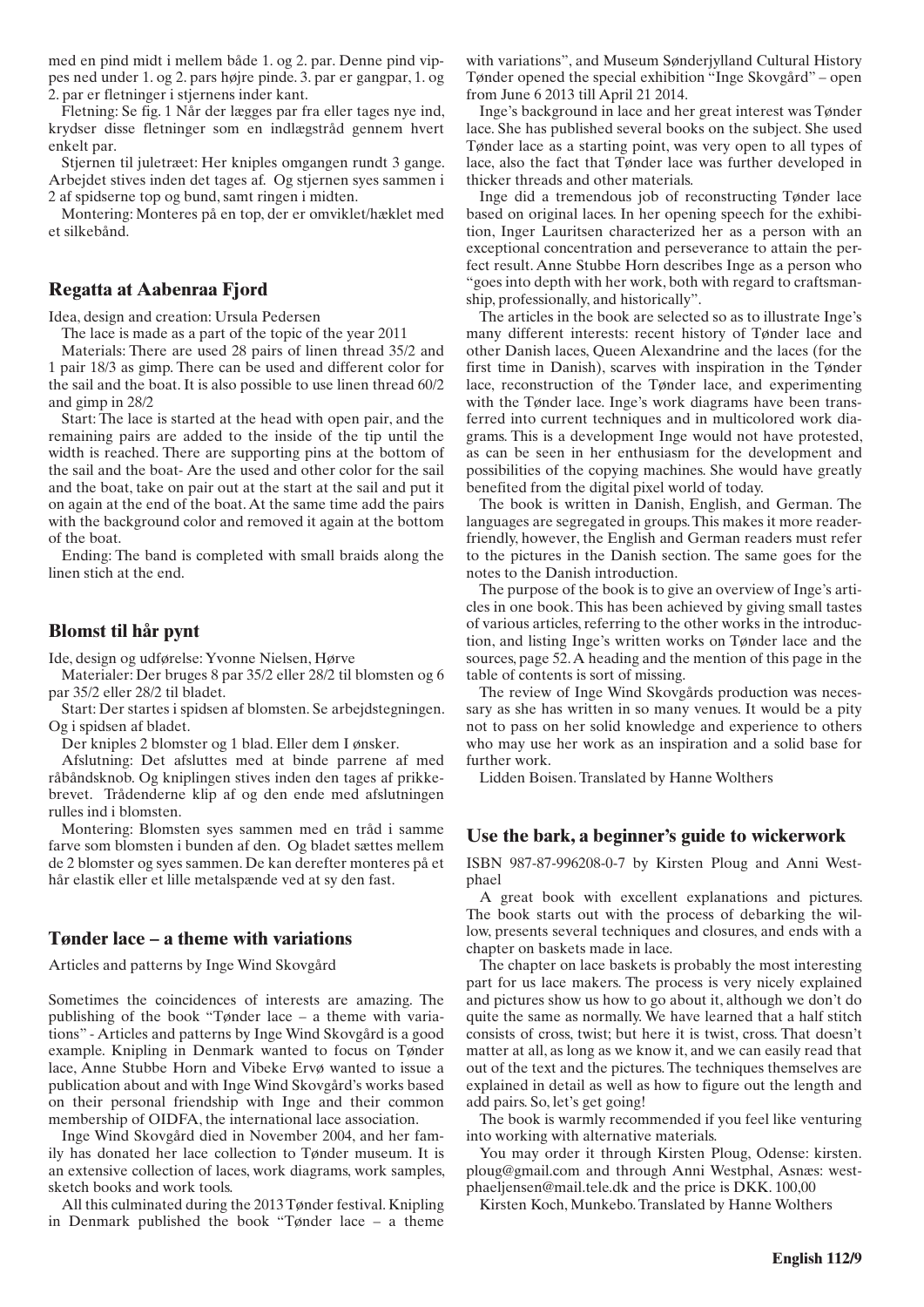# **Tønder lace**

By Iben Eslykke Kristensen ISBN 978-87-88376-61-6 Price: ??

Publisher: Museum of South Jutland - History of culture Tønder 2013

What does a museum keeper do when she is employed and one of her main areas is Tønder lace, but she does not know anything about the subject? Iben Eslykke Kristensen writes a book about Tønder lace.

The book is about lace history in south Jutland from the 16th century and till today. Maybe many of you expect a giant book, but it is not.

There are 39 pages in the book and it is because Iben has chosen to make a book as an introduction to the lace universe. It is about the social relations and needlework - you will be taken through 300 years of history where lace begins as an industry, then a hobby and ends in the lace festivals. The book does not deepen the different kinds of steps in the history, but should be seen as an appetite so you would investigate more by own hand.

Without even looking at the book I hurriedly bought it in Tønder. That is because of my knowledge of Iben's curiosity, so that gave me a supposition about, it had to be good. I was not wrong and everybody else who has an interest in Tønder lace should definitely get this book.

## **Klöppelspitzen Halbslag kreativ**

By Marianne Geibendörfer

Publisher: Geibendörfer 2013

Language: German

This book is inspiring with different shapes and figures. Half stitches in different variations of patterns and the pricking is both round and squared. The distance between the holes can be a part of the variations of the lace in the book. The book contains text and diagrams for each pattern.

The first time I heard about Marianne Geibendörfer was at the German lace congress where the subject this year was Modern Gründe. Marianne has continued working with half stitch ground in this book. I would really want it for my own collection

By Sonja Andersen

## **From Kathrine's lace chest**

Patterns reconstructed by Karen Trend Nissen

The lace festival in Tønder has published "from Kathrine´s lace chest", for the festival in 2013. The idea came from Karen Trend Nissen and it is also her who has chosen the 15 patterns from Kathrine´s collection of less known Tønder lace. The book is an inspiration to Tønder lace and it begins with some plain lace. Through the book the different Tønder lace become more technical challenging. The book contains detailed, hand draw diagrams for each lace. It is an exciting book and it is many-sided in the patterns like Daisy, the beauty of Tønder and Balm etc. It is also a book that shows us the culture inheritance from Kathrine Thuesen´s life of lace in Tønder and environs. The book is good for both the beginners and the skilled in Tønder lace and I can warmly recommend the book and want it myself for my own collection of books.

Sonja Andersen

# **"It begins with a knot"**

By: the union, modern weave ISBN: 978-87-996234-0-2 Language: English and Danish

Price: kr. 125, - + sending kr. 40, - orders on moderneflet@gmail. com

"It begins with a knot" is the right title for this book, written by the union, modern weave. Mary Butcher asks in the preface, can creativity be learned? You can learn the techniques and skills and you can learn to see more or less objective at a product or an artwork - but can you learn how to be creative?

That question is the main subject in this book about wickerwork or more incisive, playing with knots. Nothing is undoable when you read this book, so if the knots do not add up it is either the material or the starting point and then you just try with a new materiel or a different starting point.

Even though wickerwork is the basic subject in the book you will still find fine details about lace with willow. There are beautiful pictures in which you will be inspired to think alternatively and your imagination will also be challenged and that makes the book relevant for people with a creative soul. In the book you can read about how the different techniques is emerged through play - and is it not what we do when we are sitting at the lace pillow and thinking?

I do not wish to answer the question whether creativity can be learned - but the book has surely made me think about it.

## **Spider webs and dreams**

Tønder lace on old linen caps

By Bobbi Donelli, Michael Guisiana, Iben Eslykke Kristensen and Nancy Carnegie

Published by Museum Sønderjylland Cultural History, Tønder 2013

ISBN No. 978-87-88376-60-9

Price DKK 200.00

Languages: Danish, English and German

The book is divided into two sections, first an introduction reviewing the history and use of the linen caps and their importance through the years. The second section consists of the photos of the ten linen caps including pricked patterns and work diagrams. Right after the photos follow the work diagrams and pricked patterns for the laces used on each linen cap. The historical section describes how the linen caps were used by the country women during the first half of the 1800's. A brief description follows of the lace makers and the lace traders, as well as the importance of the country women starting to use laces on their linen caps during this period, when the use of lace in general was decreasing.

The book contains consists of 10 selected Cross cloth, which in whole or parts are formed in Tonder Lace from the MuseumSønderjyllands large Cultural heritage of Cross cloth.

The ten linen caps have been photographed from all angles, and then the Tønder laces have been reconstructed.

These ten linen caps are the basis of the book. It has resulted in a total of 25 new reconstructions with new pricked patterns and work diagrams, as linen caps often are made with different laces. There are both narrow and easy Tønder laces, but also broad and correspondingly more complex patterns. On closer inspection of the book, it turns out that two laces are repeated in two of the linen caps shown. That is the pattern on pages 20 and 28, and the one on pages 46 and 56.

It is rather exiting to "explore" each linen cap picture to see, if one can recognize the different laces used in the linen cap before leafing through the book and finding the answer. Some linen caps consist of up to four different lace patterns. The book is not recommended for Tønder lace beginners as the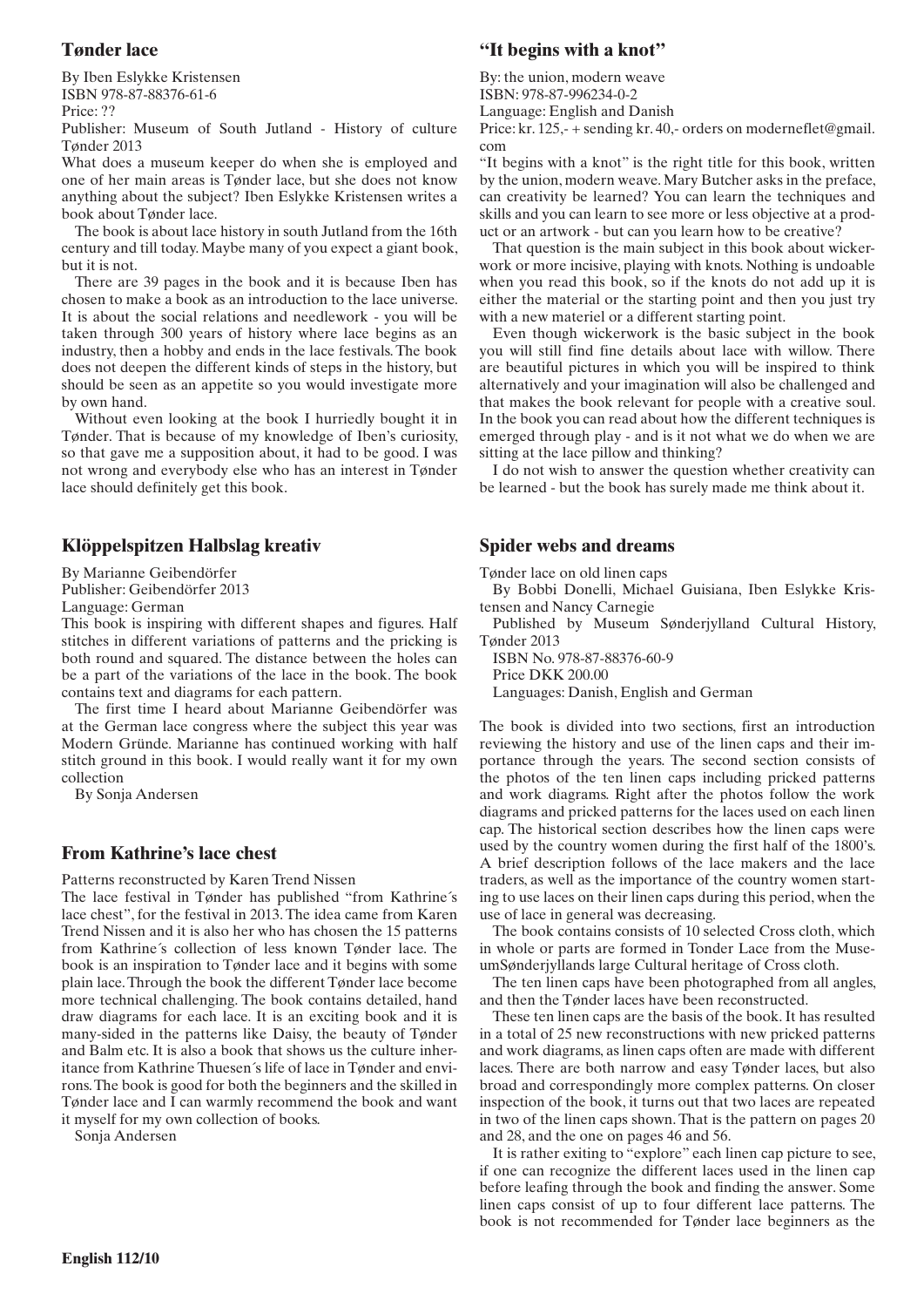work diagrams in some cases are faulty. A detailed description of twists is missing, and some of the inlay threads are hard to decipher. Some of the lines in the work diagrams are not continuous. The number of pins is stated with each pattern. This is different from the Danish norm. In Denmark we state the number of pairs, so the number of pins must be divided by two to get the number of pairs needed. Something missing in the book is a more detailed description of the linen caps' origin, as well as the name of each Tønder lace. This must be seen in the light of the historical introduction of, how the country woman can be recognized on her linen cap.

Reviewed by Lone Nielsen. Translated by Hanne Wolthers

#### **Bobbinlace festival nr.9 by Lene Holm Hansen**

The 9. bobbinlace festival in Tønder found place on the days of the 7. to the 9. of June 2013. We had some terrific days, and we had the impression that the participants had a good time. We counted 4500 guests, which we find very satisfying. There were participants from 18 nations to the festival, where some nations had never been to our festival before. This, to us, was nice to see, as it probably means, that there are still many places around, where lace is being made and people enjoy. After the festival, Ulrike Voelker gave lessons in Chantilly, in Tønder. Tønder Lace was made in Hohenwarte, Højer, led by Karen Trend Nissen, Elise Jensen and Connie Søgaard. Both classes were well attended and everybody worked hard in both classes.

We would like to thank everybody visitingxz the festival, and give a special thank to all the volunteers, that worked so hard for us these three days. We could not have done it without them. Now we are about to clean up after the festival. But we are still not laying idle: Right now ,we are, 4 Thursdays of July, doing the "summer-bobbinlace" together with the museum. This takes place in Drøhse's House, and it is the 3. year we offer this.We have had a good participation the former years, so we decided to try again. On this occasion, it is an obvious opportunity to visit the exhibitions in Drøhse's House and in the museum.

Besides this, you can see The Bobbinlace Festival in Tønder represented in a Sønderjydsk tourist drive,for ex. in Torvehallerne in Copenhagen (the drive is over, when you receive this Kniplebrevet), and you will also be able to visit us in the Rosengårdcentre in Odense in September. The arrangement is called: "Østersbar, Sort Sol, Prinsens Kro og Kniplinger" (Oysterbar, Black Sun, The Prince's Inn and Bobbinlace.) We are anxious to see, how our drive will be received by the public. Other than that, we will have a booth in Slagelse in October, be represented at the General Assembly for Knipling i Danmark and also at Hjallerup sometime in the spring. Our own General Assembly will take place, April 8. 2014 in Pumpehuset (the Pump House), Tønder Museum.

See you again soon!

## **How an idea became a tradition - thoughts of a lace festival - by Helen Schou**

in 1987 Lace in Denmark planned their first lace trip. We went to Sweden and Finland. Rauma, the Finnish lace city, was the last visit. There were exhibitions at The Town Hall and visits by English lace makers led by Ann Collier, Pat Earnshaw and Bridget Cook.

We saw the lace on the ground, the lace dance and a group of folk dancers, who danced in front of the statue of the lacemaker. We saw exhibits and heard a lecture about lace on clothing by Pat Earnshaw, saw Ann Colliers fantastic way of making lace, and then saw some of her books. In the evening

there was a lace festival somewhere outside Rauma. We rejoiced and got changed (in the bus) into our finest clothes because we were attending a party. So much greater was the shock, as we arrived at the COTTAGE - which was filled with Finnish ladies, who wanted to talk to the three writers and question them.

The house belonged to the secretary of OIDFA Matkette Palo, who spoke several languages, and lived around Europe with her sailing captain. She had miscalculated a bit.

We, i.e. my English friends and I would not impose, when they invited to a buffet inside the room, but waited patiently - bad idea - when we finally reached the table, there was red wine, salami and flat bread left, for which we had paid 300 Danish kroner.

On the way back to Denmark, I sat next to Ellen Christensen and everybody in the bus discussed their experiences, often from very different viewpoints. I said to Ellen: "We can do much better in Denmark, we have Tønder, where we could make something far better than this."

We spent the rest of the trip, dreaming about how good we were.

Back home I frankly forgot the comment, there was many other things, occupying my mind, and Tønder was not one of them. In the autumn Ellen called me, asking me to come to Tønder as she had spoken to the mayor, Sandal Sørensen and he wanted me to explain my idea. It was great to tell him, what I imagined and how it could be implemented. At the first meeting, Ellen and I presented a budget of 150,000, - DKK. It was based on 300 guests, with exhibiters, entertainment, fashion shows, church concerts, folk dancing in the square and big sale stalls in Tønderhallerne.

A month later, I was back in Tønder for a meeting at City Hall, this time the chief executive attended and his rather depressing message was that "the budget was pure nonsense", he did however raise the amount to approx. 450.000, - DKK. Then we began to plan, time, place, who should be invited, what should happen and where it should be.

I suggested the Friday night to be first get-together and unfortunately, I called it a South Jutland coffee table – and muffins and cake is far from enough for such a setup, - "How should I know?" I have heard for that, ever since

Next, we chose lecturers, exhibitors, the idea of the beautiful tiles occurred, and they were made of Makkum in the Netherlands. I drew the first motif, a lace shrine with drum sticks on. We found a company that produced umbrellas with alacemaker on, had glass mugs made, with a sandblasted motif of a lacemaker, and then began to determine, where in the Town, we were to exhibit.

At this point, the mayor pointed out very wisely, that two lacemakers should not carry the responsibility of the festival, and also work on raising money through funds etc.

Thus, the idea for a præcidium occurred, and we got in touch with cultural figures in the south of Jutland, and other famous people from all over the country. The chairman of the præcidie was Countess Karin Schack to Schakenborg and in addition, the following were included in the præcidie, chairman of the county, Curator of Decorative Arts, Charlotte Palludan, former Church Minister Mette Madsen, Tove Slettebo married to curator at Sønderborg museum, the mayor of Tønder, Ellen and I. There was also needed a secretary, who was Lis Slotved from Aabenraa. There was planned a workshop in Tønder lace, with Karen Trend Nissen and during enrollment we reached approx. 20 teachers. Lecturers were selected and we gambled on reprints of a number of small booklets and a single book.

Craft teachers from Højer and Nørresundby were asked to make a variety of dresses, all with lace as decoration, and in Nørresundby we produced a renaissance dress and on the college in Nykøbing a 1700s dress was made.

The dates were determined to be in June 1989 and enrol-